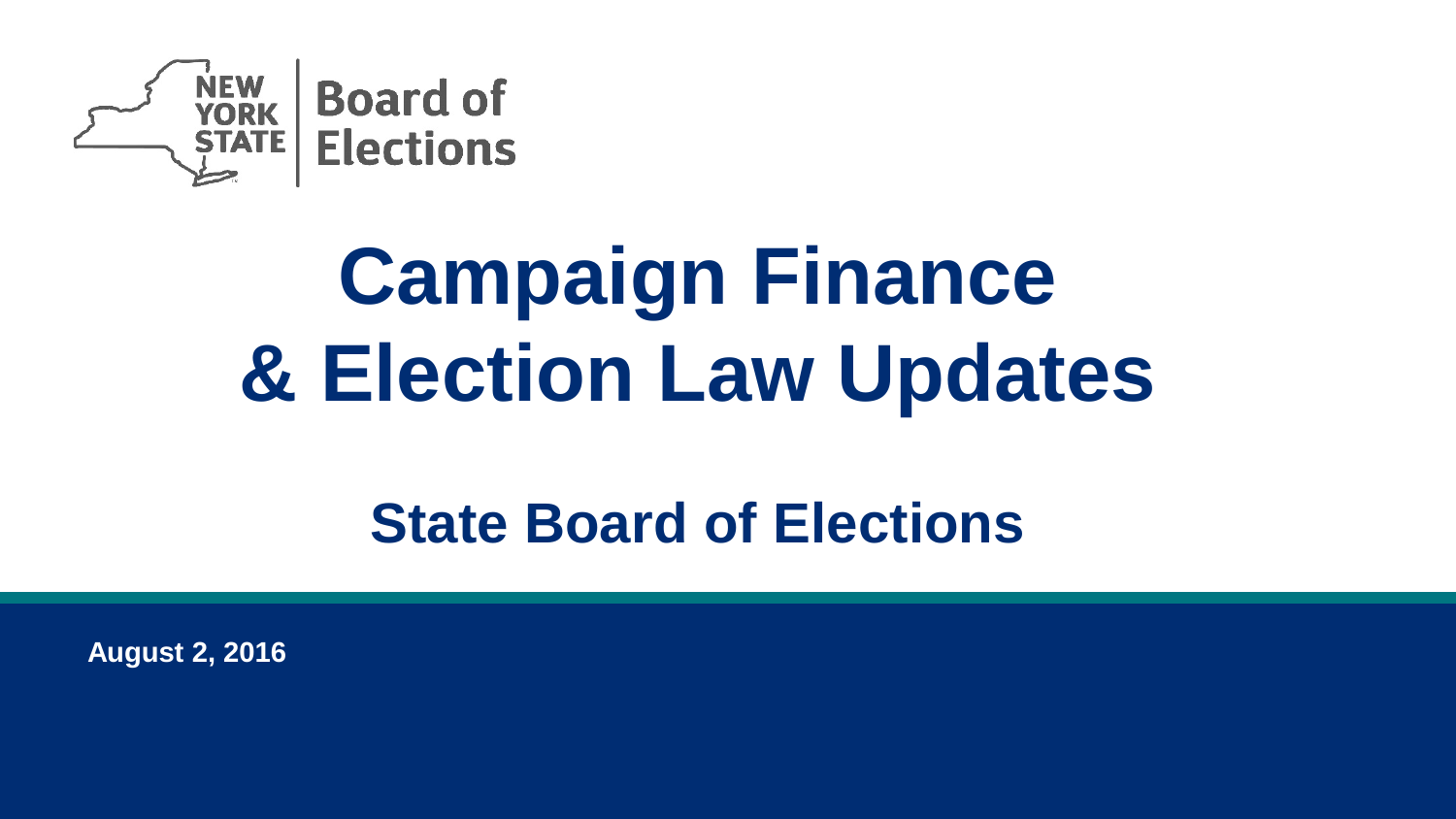**August 2, 2016 2**

## **New Election Law Chapters that became Law in 2016**

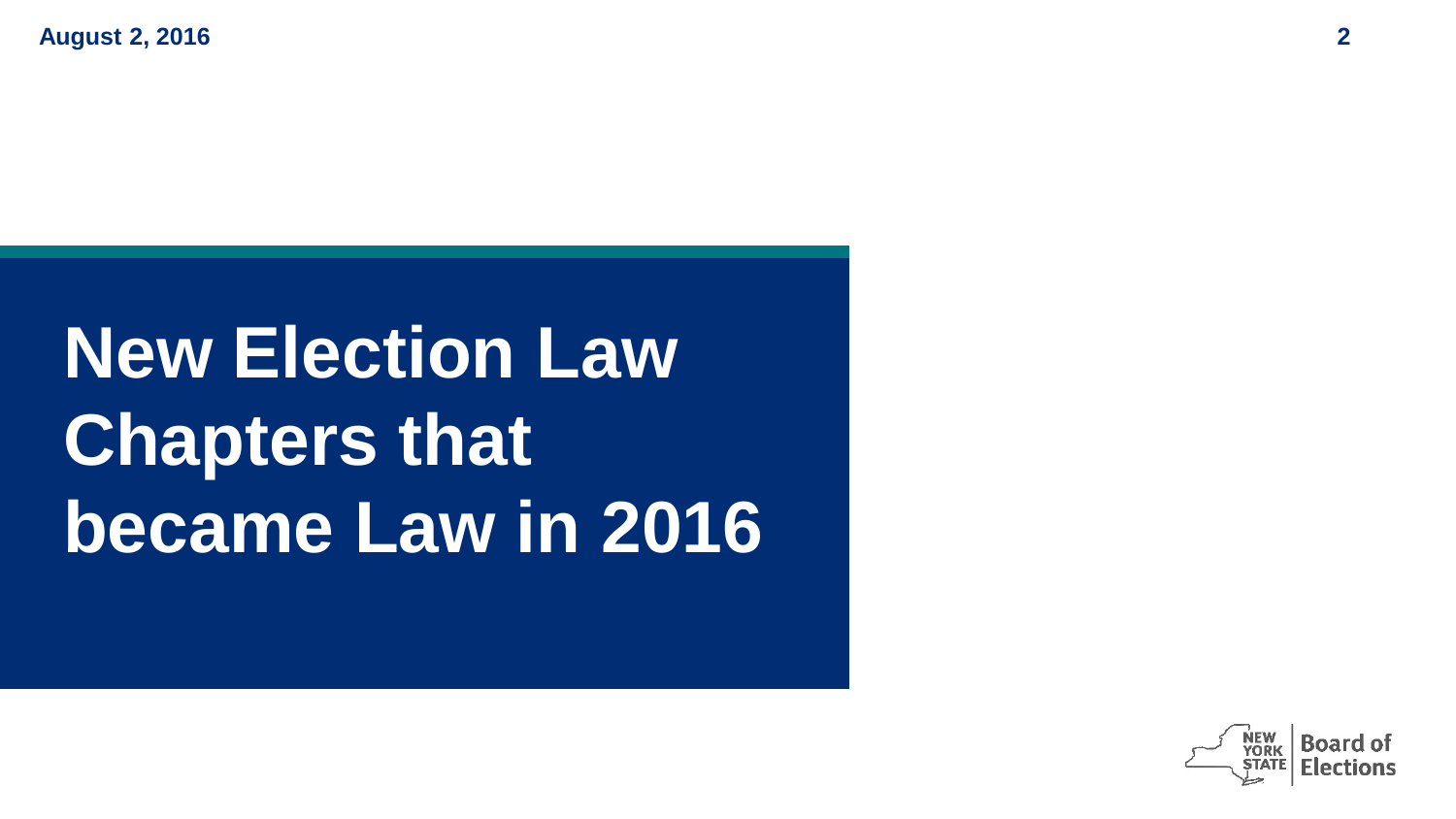#### **New Election Law Chapters that became Law in 2016**

- Chapter 42 of the Laws of 2016 (Assembly Bill 4186 / Senate Bill 2580) amends the Election Law to reference the 13th Judicial District, which was established several years ago. This proposal is NYSBOE 2016 program bill 16-1. The law is effective immediately (June 1, 2016).
- Chapter 43 of the Laws of 2016 (Assembly Bill 7597 / Senate Bill 6979) repeals the section of law allowing amounts paid to lease a polling place for accessible sites. This proposal is NYSBOE 2016 program bill 16-06. The law is effective immediately (June 1, 2016).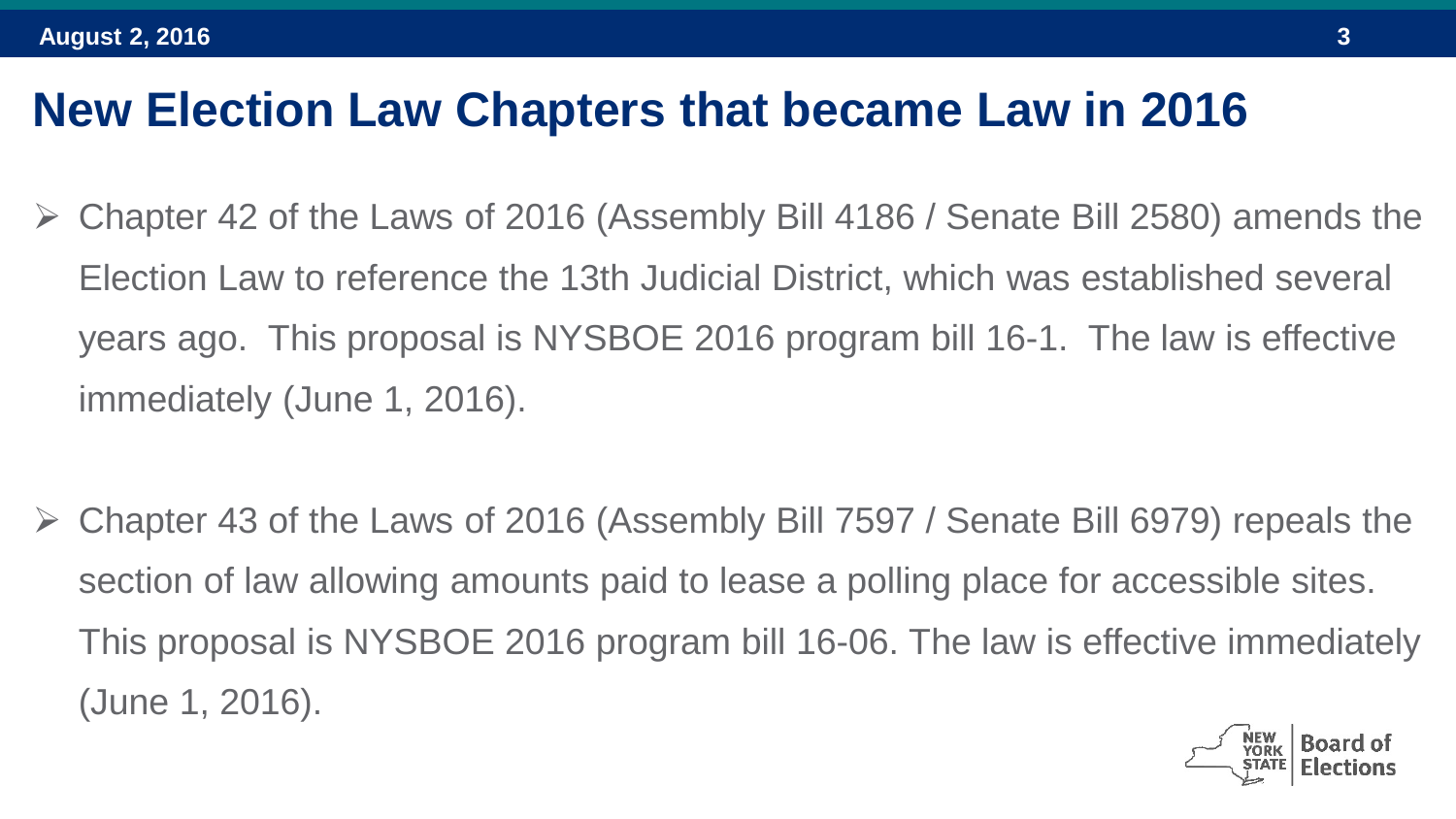#### **New Election Law Chapters that became Law in 2016**

- Chapter 44 of the Laws of 2016 (Assembly Bill 7817 / Senate Bill 6818) removes outdated postal language from the requirement that an annual mail notification be sent to voters and comports requirements with current postal indicia options. This proposal is NYSBOE 2016 program bill 16-16. The law is effective immediately (June 1, 2016).
- Chapter 102 of the Laws of 2016 (Assembly Bill 3330 / Senate Bill 1384) eliminates conflicting provisions related to absentee ballot counting. Harmonizes statute to consistently reflect recently enacted requirement that absentee ballots are not counted at the poll sites. This proposal is NYSBOE 2016 program bill 16-04. The law is effective immediately (July 21, 2016).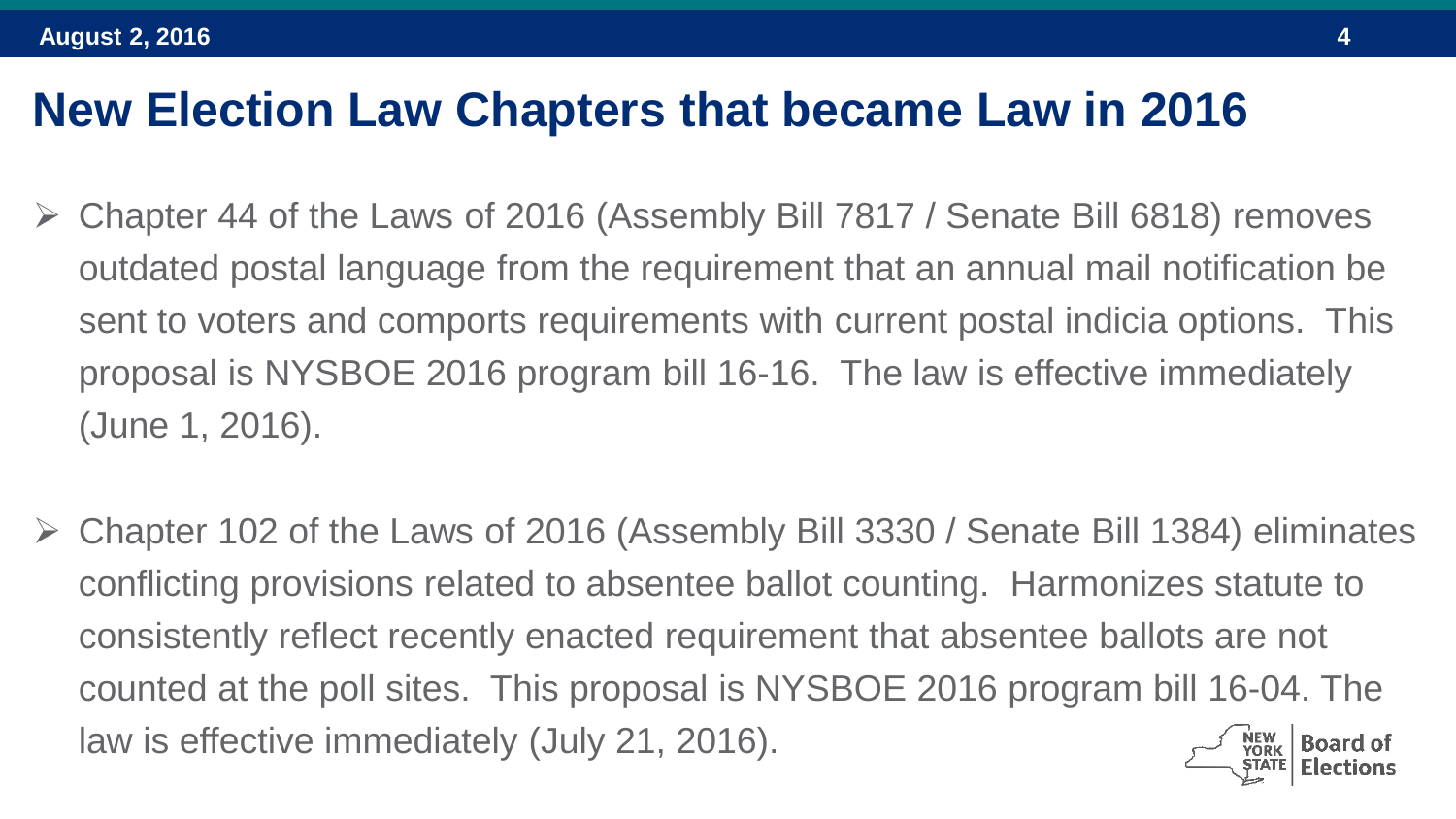#### **New Election Law Chapters that became Law in 2016**

 Chapter 139 of the Laws of 2016 (Assembly Bill 10105 / Senate Bill 7090) would allow political committees to file electronic copies of their campaign political communications. This proposal is NYSBOE 2016 program bill 16-10. This law is effective immediately (July 21, 2016).

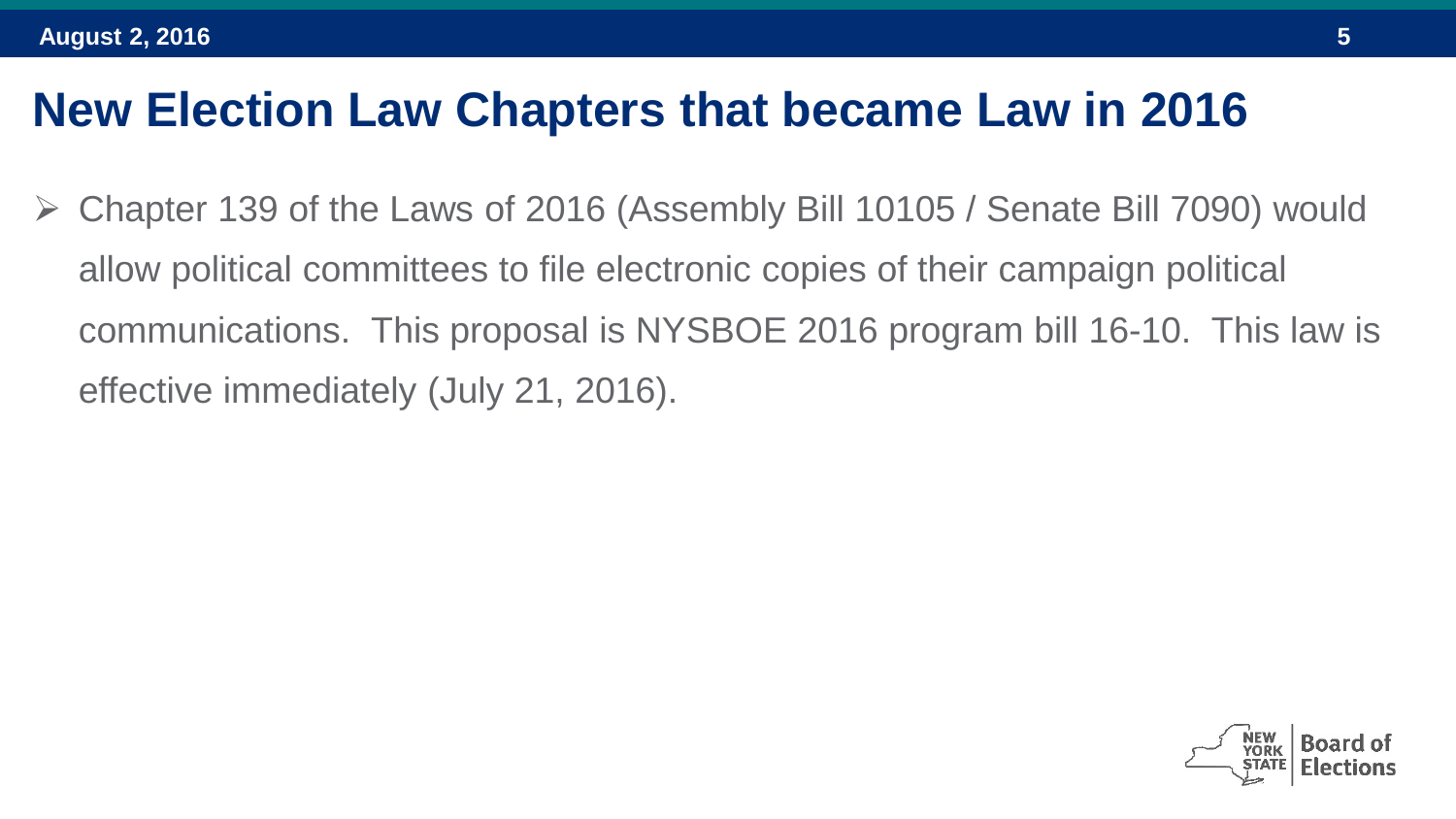**August 2, 2016 6**

## **Passed Legislation Pending Review by Governor Cuomo**

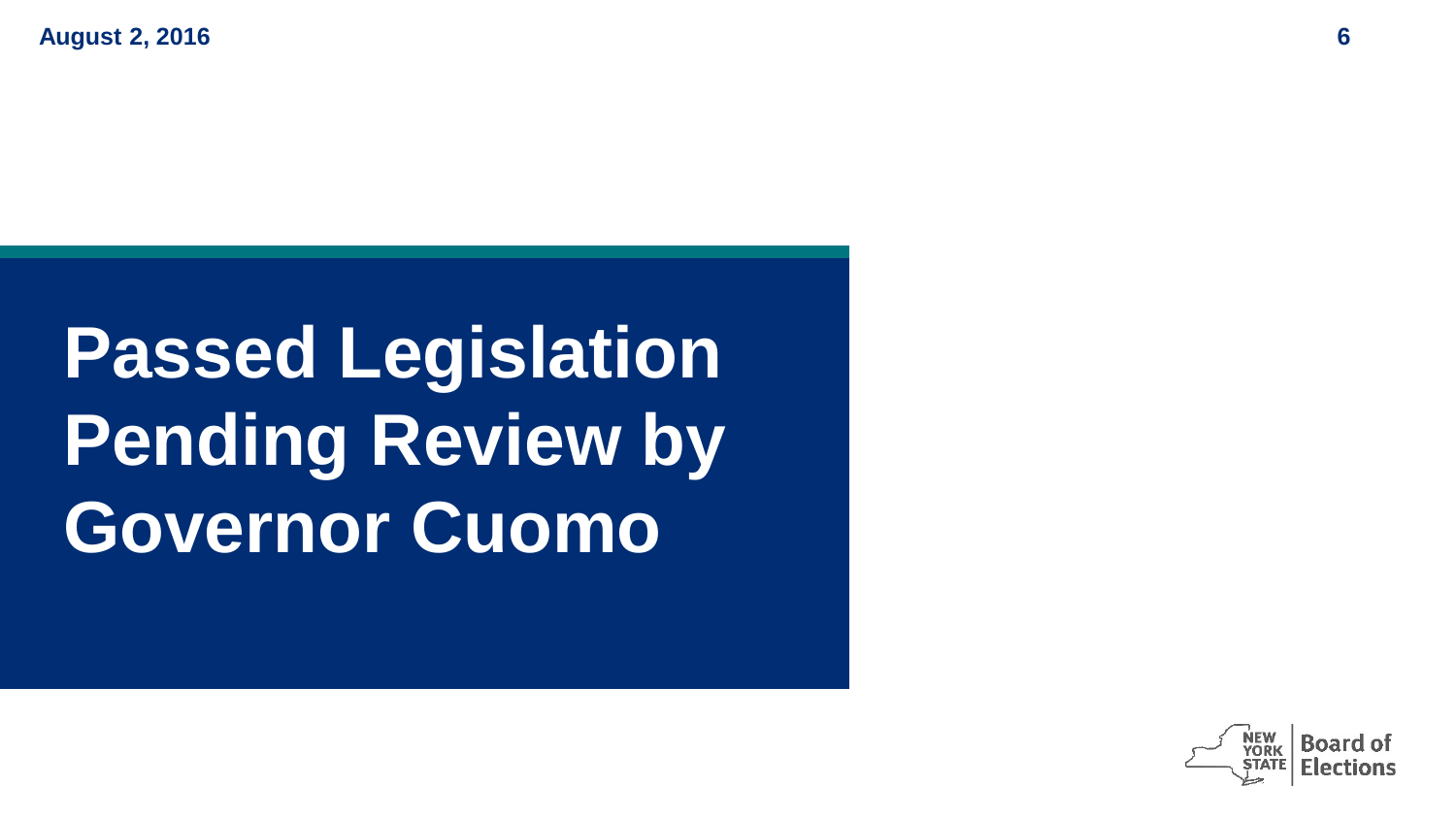#### **Passed Legislation Pending Review by Governor Cuomo**

 Assembly Bill 9919 / Senate Bill 6833) would permit the use of special ballots by those responding to emergency situations and provides for filing and transmittal assistance appropriate to emergency circumstances. This proposal is NYSBOE 2016 program bill 16-14. This act would take effect immediately upon signing.

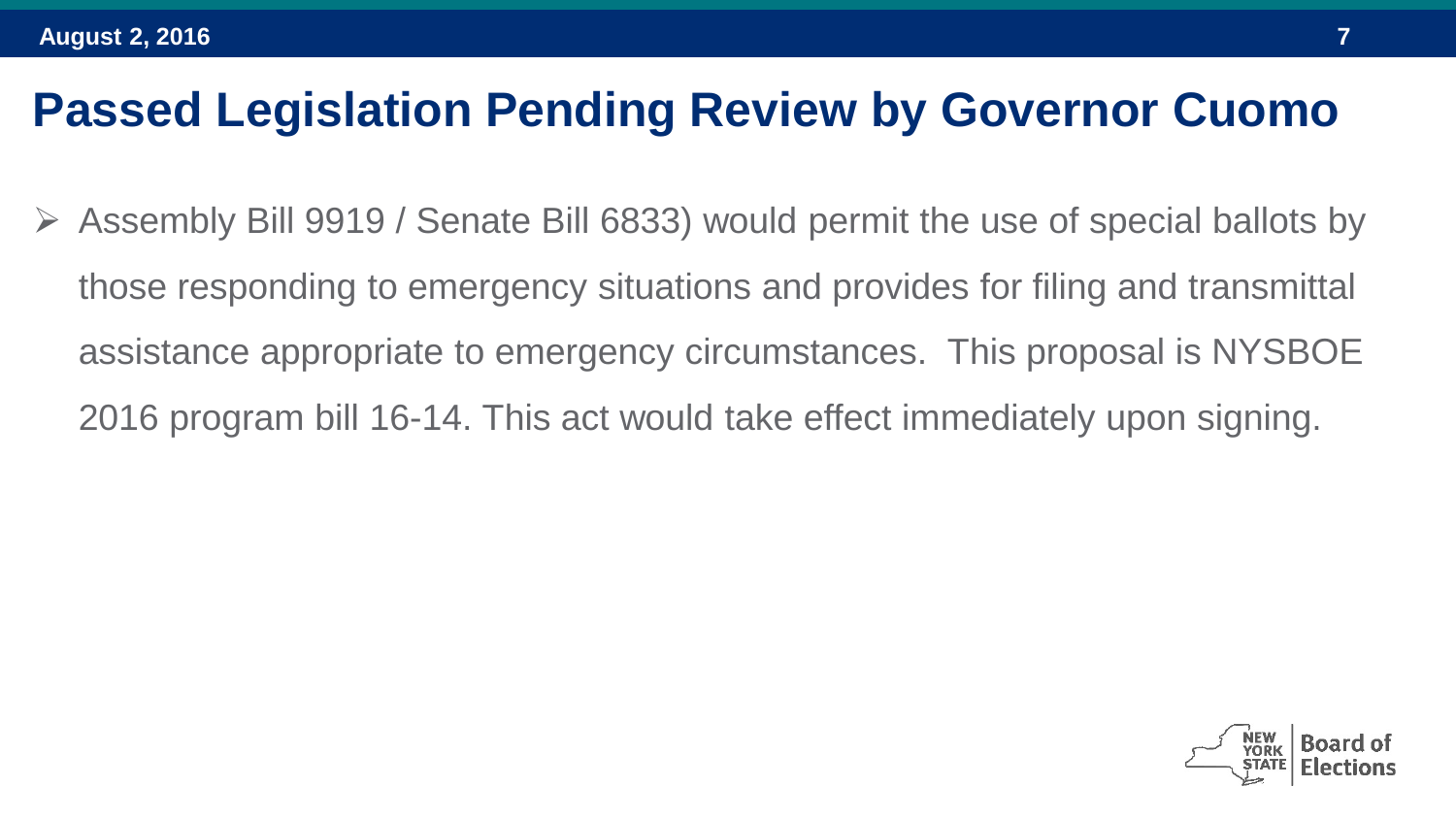#### **Passed Legislation Pending Review by Governor Cuomo**

 Assembly Bill 10742 / Senate Bill 8160 would enact into law several components. The election law-related matters included in the bill can be found in: Party A concerning independent expenditures and coordination; Part B – requires segregated accounts for party committee or constituted committee housekeeping accounts; and Part C – which would require that a campaign account must be wound down within two years of the candidate or elected official's death and provides for several legitimate uses for moneys in accounts that are wound down.